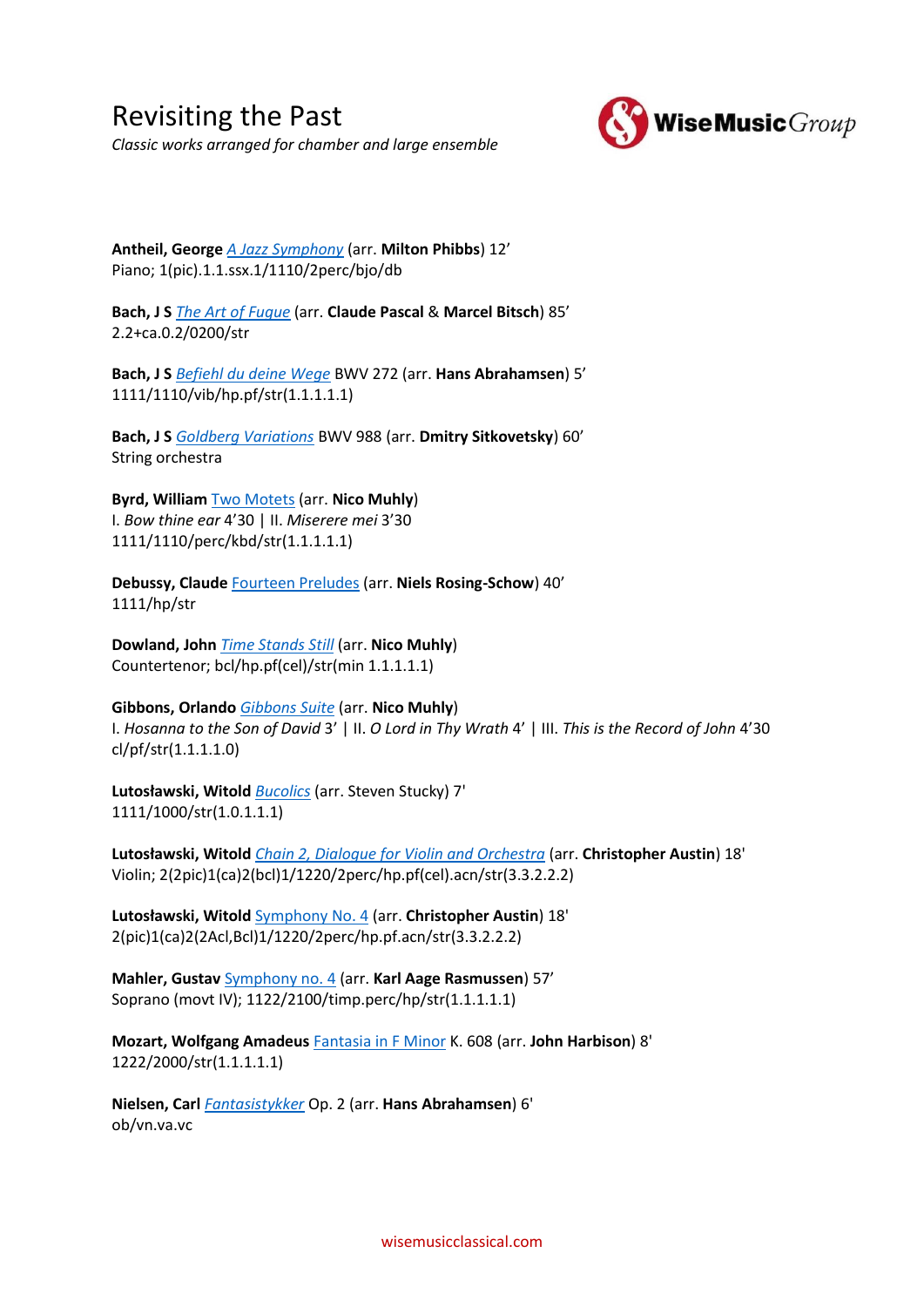Revisiting the Past *Classic works arranged for chamber and large ensemble*



**Nielsen, Carl** *[Humoresque-Bagatels](https://www.wisemusicclassical.com/work/22606/Humoresque-Bagatels--Carl-Nielsen/)* (arr. **Niels Rosing-Schow**) 6' 1011/0100/hp/str(1.0.1.1.0)

**Nielsen, Carl** [Symphony No.6](https://www.wisemusicclassical.com/work/46122/NielsenAbrahamsen-Symfoni-Nr-6--Carl-Nielsen/) (arr. **Hans Abrahamsen**) 32' 1121/1110/3perc/pf/hmn/str(1.1.1.1.1)

**Nielsen, Carl** [Three Piano Pieces](https://www.wisemusicclassical.com/work/46121/NielsenAbrahamsen-Three-Piano-Pieces--Carl-Nielsen/) (arr. **Hans Abrahamsen**) 10' 1111/1000/str(1.1.1.1.1)

**Poulenc, Francis** [Flute Sonata](https://www.wisemusicclassical.com/work/8474/Flute-Sonata--Francis-Poulenc/) (arr. **Lennox Berkeley**) 14' Flute; 1222/2000/timp/str

**Ravel, Maurice** *[Le Tombeau de Couperin](https://www.wisemusicclassical.com/work/48247/Maurice-Ravel--Le-Tombeau-de-Couperin--Maurice-Ravel/)* (arr. **Hans Abrahamsen**) 20' fl.ob.cl.bn/hn

**Satie, Erik** *[Trois Gymnopedies](https://www.wisemusicclassical.com/work/46185/Erik-Satie-Trois-Gymnopedies--Erik-Satie/)* (arr. **Hans Abrahamsen**) 12' ob/2vn.va.vc

**Satie, Erik** *[Sports e Divertissements](https://www.wisemusicclassical.com/work/46190/Satie-Sports-e-Divertissement--Erik-Satie/)* (arr. **Karl Aage Rasmussen**) 13' 0011/0110/perc/ vn.db

**Schoenberg, Arnold** *[Lieder](https://www.wisemusicclassical.com/work/20521/Lieder--Arnold-Schoenberg/)* Op. 2 (arr. **Hans Abrahamsen**) 11' Voice; 1(pic).0.1(Ebcl)(bcl).1/0.1+cnt.0.0/hp/cel.hmn/str(1.0.1.1.0)

**Schoenberg, Arnold** *Vier Stücke - [aus Sechs Kleine Klavierstücke](https://www.wisemusicclassical.com/work/21867/Vier-Stucke---aus-6-Kleine-Klavierstucke--Arnold-Schoenberg/)* Op. 19 (arr. **Hans Abrahamsen**) 8' 1111/1110/perc/hp/cel/str(1.1.1.1.1)

**Schubert, Franz** *[Schubert Lounge](https://www.wisemusicclassical.com/work/59168/Schubert-Lounge--Eivind-Buene/)* (arr. **Eivind Buene**) 60' Soprano, 2 Baritones; 0.0.1(bcl).0/1010/perc/pf/str(1.0.1.1.1)

**Schumann, Robert** *[Dichterliebe](https://www.wisemusicclassical.com/work/54325/Robert-Schumann-Dichterliebe--Robert-Schumann/)* Op. 48 (arr. **Henrik Hellstenius**) 13' Mezzo soprano [=Soprano]; 2(afl).0.2(bcl).1(cbn)/1110/2perc/str

**Schumann, Robert** *[Kinderszenen](https://www.wisemusicclassical.com/work/46184/Schumann-Kinderszenen--Robert-Schumann/)* Op. 15 (arr. **Hans Abrahamsen**) 19' fl.ob.cl.bn/hn

**Zemlinsky, Alexander von** *[Six Songs after Poems by Maeterlinck](https://www.wisemusicclassical.com/work/60922/Six-Songs-after-Poems-by-Maeterlinck-Zemlinsky-orch-Austin--Christopher-Austin/)* (arr. **Christopher Austin**) 20' Mezzo soprano; 1(pic,afl).1(ca).1+bcl.1/1100/perc/hp.pf(cel).acn/str(1.1.1.1.1)